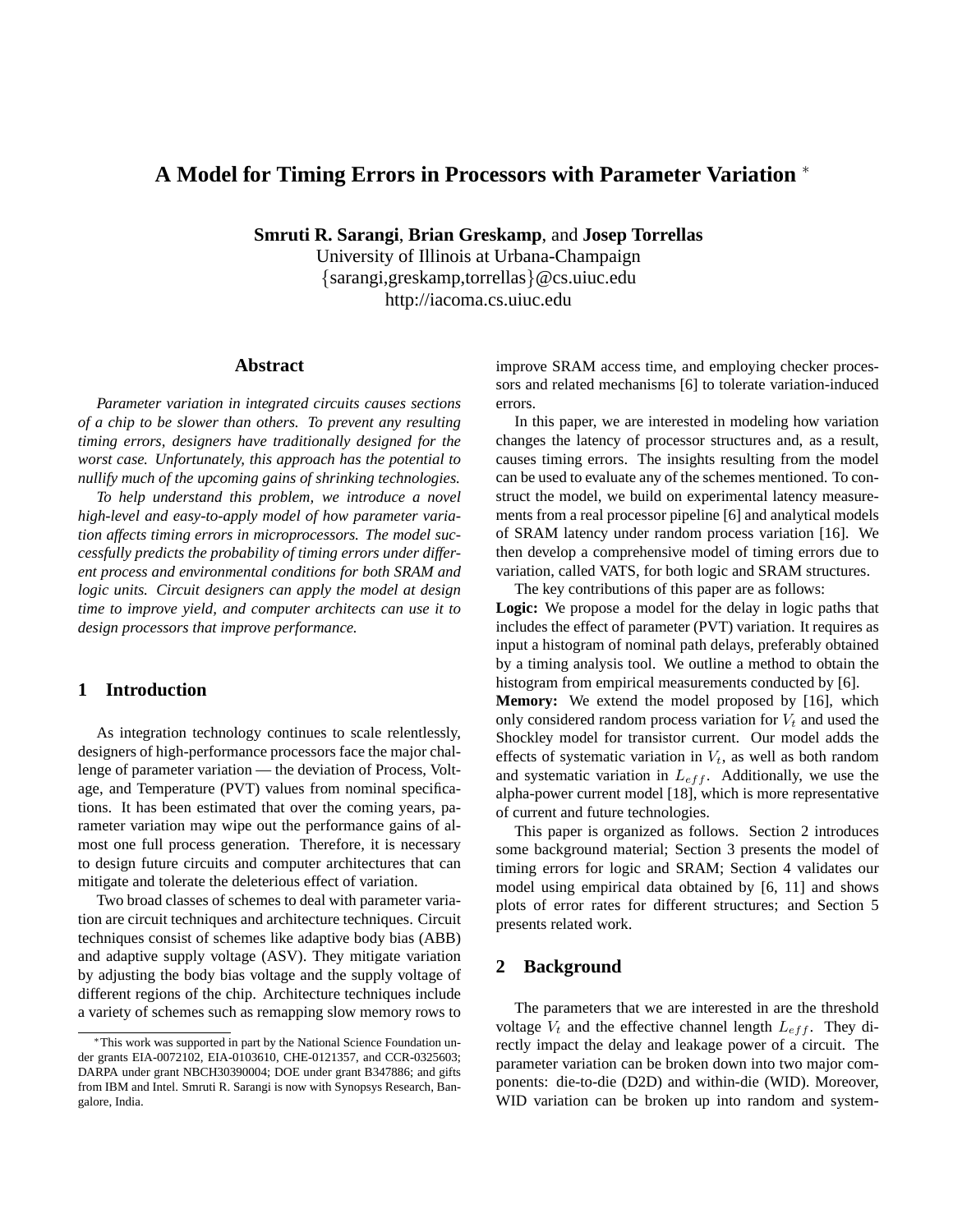atic components. The former arises because of fluctuation in dopant density and lithographic phenomena like line edge roughness. The latter arises due to mask defects, lens aberrations, and sub-wavelength lithography. The variation  $\Delta$  in any parameter,  $P$  (e.g.,  $V_t$  or  $L_{eff}$ ) can thus be represented as:

$$
\Delta P = \Delta P_{D2D} + \Delta P_{WID} = \Delta P_{D2D} + \Delta P_{rand} + \Delta P_{syst}
$$

We focus on WID variation, since the D2D component can be handled as an offset for the whole chip. We model the systematic component as a multivariate normal distribution [19] with a correlation matrix that is isotropic, position independent, and follows the Spherical model [4]. The random component is modeled as uncorrelated white Gaussian noise [19]. In our analysis, we assume that  $\sigma/\mu$  for  $V_t$  variation is 9%. Based on the ITRS report [1],  $\sigma/\mu$  for  $L_{eff}$  variation is roughly half of that value, or 4.5%. Moreover, we also assume that  $\sigma_{syst}/\mu$  and  $\sigma_{rand}/\mu$  are equal [12, 13]. Finally, based on [2], we assume that the systematic components of  $V_t$ and  $L_{eff}$  variations are perfectly correlated. In other words, for any given transistor,  $\Delta V_{t,syst} \propto \Delta L_{eff,syst}$ .

### 2.1 Gate delay

The delay of an inverter is given by the alpha-power model [18]:

$$
T_g \propto \frac{L_{eff} V}{\mu(T)(V - V_t(T))^\alpha} \tag{1}
$$

where  $\alpha$  is typically 1.3 and  $\mu$  is the mobility of carriers  $\mu(T) \propto T^{-1.5}$ . As  $V_t$  decreases,  $V - V_t$  increases and the gate becomes faster. As T increases,  $V - V_t(T)$  increases, but  $\mu(T)$  decreases [10]. The second factor dominates and, with higher  $T$ , the gate becomes slower. The Shockley model occurs as a special case of the alpha-power model with  $\alpha = 2$ .

#### 2.2 Transistor equations

The equations for transistor drain current  $I_d$  using the traditional Shockley model are as follows:

$$
I_d = \begin{cases} 0 & \text{if } V_{gs} \le V_t \\ \beta (V_{gs} - V_t - \frac{V_{ds}}{2}) V_{ds} & \text{if } V_{ds} < V_{gs} - V_t \\ \beta \frac{(V_{gs} - V_t)^2}{2} & \text{if } V_{ds} \ge V_{gs} - V_t \end{cases}
$$
 (2)

Here,  $\beta = \mu C_{ox} W / L_{eff}$ , where  $\mu$  is the mobility and  $C_{ox}$  is the oxide capacitance.

In deep sub-micron technologies, these relationships are superseded by the alpha power law [18]:

$$
I_d = \begin{cases} 0 & \text{if } V_{gs} \le V_t \\ \frac{W}{L_{eff}} \frac{P_c}{P_v} (V_{gs} - V_t)^{\alpha/2} V_{ds} & \text{if } V_{ds} < V_{d0} \\ \frac{W}{L_{eff}} \left( V_{gs} - V_t \right)^{\alpha} & \text{if } V_{ds} \ge V_{d0} \end{cases} \tag{3}
$$

In this equation,  $P_c$  and  $P_v$  are constants, and  $V_{d0}$  is given by:

$$
V_{d0} = P_v (V_{gs} - V_t)^{\alpha/2}
$$

#### 2.3 Mathematical preliminaries

#### **Single variable Taylor expansion**

The Taylor expansion of a function  $f(x)$  about  $x_0$  is:

$$
f(x) = \sum_{n=0}^{\infty} \frac{f^{(n)}(x_0)}{n!} (x - x_0)^n
$$
 (4)

where  $f^{(n)}(x_0)$  is the  $n^{th}$  derivative of f at  $x_0$ .

#### µ, σ **of a function of Gaussian random variables**

Consider a function  $Y = f(X_1, X_2, \ldots, X_n)$  of Gaussian random variables  $X_1, \ldots, X_n$  with mean  $\mu_1, \ldots, \mu_n$  and standard deviation  $\sigma_1, \ldots, \sigma_n$ . Multivariate Taylor series expansion [17] yields the mean and standard deviation of  $Y$  as follows:

$$
\mu_y = f(\mu_1 \dots \mu_n) + \sum_{i=1}^n \left[ \frac{\partial^2 f(x_1 \dots x_n)}{\partial (x_i)^2} \Big|_{\mu_i} \times \frac{\sigma_i^2}{2} \right]
$$

$$
\sigma_y^2 = \sum_{i=1}^n \left[ \left( \frac{\partial f(x_1 \dots x_n)}{\partial (x_i)} \Big|_{\mu_i} \right)^2 \times \sigma_i^2 \right]
$$
(5)

**Maximum of two independent Gaussian random variables** Let  $Z = max(X, Y)$ , where X and Y are independent Gaussian random variables with distributions  $\mathcal{N}(\mu_1, \sigma_1)$  and  $\mathcal{N}(\mu_2, \sigma_2)$  respectively. Let:

$$
\nu = \sqrt{\sigma_1^2 + \sigma_2^2}
$$
  
\n
$$
\eta = (\mu_1 - \mu_2)/\nu
$$
  
\n
$$
\varphi(x) = (2\pi)^{-\frac{1}{2}} e^{-x^2/2}
$$
  
\n
$$
\Phi(x) = \int_{-\infty}^x \varphi(t) dt
$$

According to results in [3], Z can be approximated as a normal distribution with parameters:

$$
\mu_z = \mu_1 \Phi(\eta) + \mu_2 \Phi(-\eta) + \nu \varphi(\eta) \n\sigma_z^2 = (\mu_2^2 + \sigma_2^2) \Phi(-\eta) (\mu_1 + \mu_2) \nu \varphi(\eta) \n+ (\mu_1^2 + \sigma_1^2) \Phi(\eta) - \mu_z^2
$$
\n(6)

Recursive application of Equation 6 yields the maximum of more than two Gaussian random variables.

## **3 Modeling timing errors**

This section presents VATS, a novel model of variationinduced timing errors in processor pipelines. In the following, we first model errors in logic and then in SRAM memory.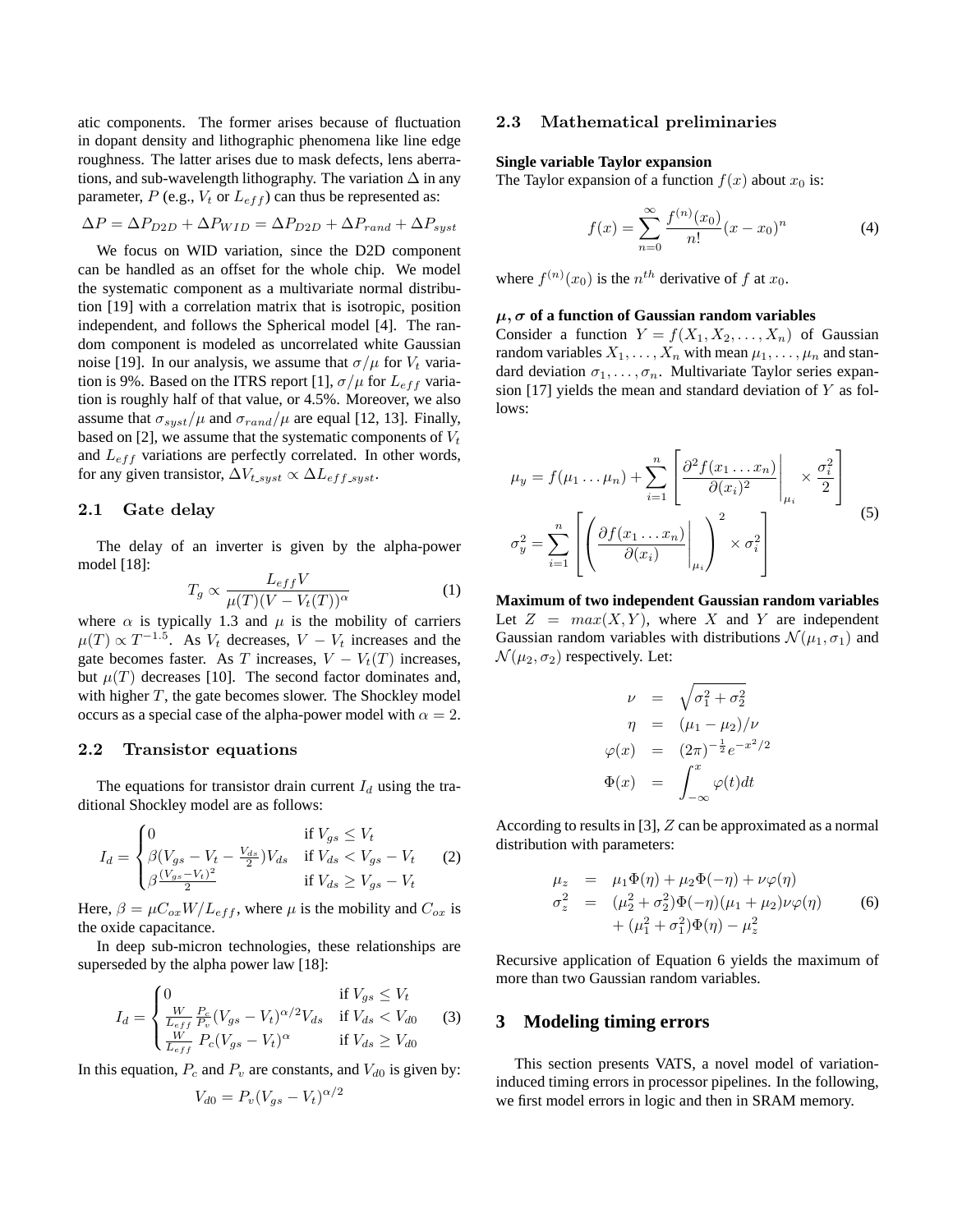

**Figure 1. Example path delay distributions before (a) and after (b) variation, showing the introduction of timing errors.**

## 3.1 General approach

A pipeline stage typically has a multitude of paths, each one with a different probability of being exercised on any given cycle. In our analysis, we make two simplifying assumptions.

**Assumption 1:** A path causes a timing fault iff it is exercised and its delay exceeds the clock period.

**Assumption 2:** The base clock period  $t_0$  is set at the shortest time that admits error-free operation in the absence of process variation and at nominal temperature  $(85\,^{\circ}\text{C})$ .

In the following, path delay is normalized by expressing it as a fraction  $t_R$  of  $t_0$ . Our model begins with the probability density function (pdf) of the normalized path delays in the pipeline stage. Figure 1(a) shows an example pdf before variation effects. The right tail abuts the  $X = 1$  abscissa and there are no timing errors.

As the pipeline stage paths suffer parameter variation, the pdf changes shape: the curve may change its average value and its spread (e.g., Figure 1(b)). All the paths that have become longer than 1 generate errors. Our model estimates the probability of error  $(P_E)$  as the area of the shaded region in the figure. Moreover, if we clock the processor with period  $t_R$ , the probability of error is:

$$
P_E(t_R) = 1 - cdf(t_R)
$$

In the event that race-through errors are also a concern,  $cdf(t_h)$  gives the probability of violating the minimum hold time  $t<sub>h</sub>$ . However, we will not consider hold-time violations in the rest of the paper.

#### 3.2 Timing errors in logic

We start by considering a pipeline stage of only logic. We represent the logic path delay in the absence of variation as a random variable  $D_{logic}$ , which is distributed in a way similar to Figure 1(a). Such delay is composed of both wire and gate delay. For simplicity, we assume that wire accounts for a fixed fraction  $k_w$  of total delay. This assumption has been made elsewhere [9]. Consequently, we can write:

$$
D_{logic} = D_{wire} + D_{gates}
$$
  
\n
$$
D_{wire} = k_w D_{logic}
$$
  
\n
$$
D_{gates} = (1 - k_w) D_{logic}
$$
\n(7)

We now consider the effects of variation. Since variation typically has a very small effect on wires, we only consider the variation of  $D_{aates}$ , which has a random and a systematic component. For each path, we divide the systematic variation component ( $\Delta D_{gates\_sys}$ ) into two terms: (i) the average value of it for all the paths *in the stage* ( $\overline{\Delta D_{gates\_sys}}$ ) which we call intra-stage systematic mean — and (ii) the rest  $(\Delta D_{gates.sys} - \overline{\Delta D_{gates.sys}})$  — which we call intra-stage systematic variation.

Given the high degree of spatial correlation in parameter variation and the small size of a pipeline stage, the intra-stage systematic variation is small. For example, the distance at which the correlation between the  $V_t$  of two transistors becomes zero (i.e., the correlation range  $\phi$ ) has been measured to be 50% of the die width [7]. On the other hand, the length of a pipeline stage in a high-performance microprocessor is less than 10% of the width of a multicore die. Given that the stage dimensions are significantly smaller than  $\phi$ , the transistors in a pipeline stage have highly-correlated  $V_t$  (and  $L_{eff}$ ). Using Monte Carlo simulations with the parameters of Section 2, we find that the intra-stage systematic variation of  $D_{gates}$  has a  $\sigma_{intrasys} \approx 0.004 \times \mu$ , while the variation of  $\Delta D_{gates,sys}$  across the pipeline stages of the processor has a  $\sigma_{intersys} \approx 0.05 \times \mu$ . Similarly, T varies much more across stages than within them.

The random component of  $D_{gates}$ 's variation is estimated from the fact that we model a path as  $n$  FO4 gates connected with short wires. Each gate's random component is independent. Consequently, for the whole n-gate path,  $D_{gates}$ 's  $\sigma_{rand}$ dent. Consequently, for the whole ii-gate path,  $D_{gate}$  s  $D_{rand}$ <br>is  $\sqrt{n} \times \sigma_{rand} D_{F04}$ , where  $D_{FO4}$  is the delay of one FO4 gate. If we take  $n = 12$  as representative of high-end processors, the overall variation is small. It can be shown that  $D_{aates}$ 's  $\sigma_{rand} \approx 0.01 \times \mu$ . Finally, *T* has no random component.

We can now generate the distribution of  $D_{logic}$  with variation (which we call  $D_{varlogic}$  and show in Figure 1(b)) as follows. We model the contribution of  $\overline{\Delta}D_{gates,sys}$  in the stage as a factor  $\eta$  that multiplies  $D_{gates}$ . This factor is the average increase in gate delay across all the paths in the stage due to systematic variation. Without variation,  $\eta = 1$ .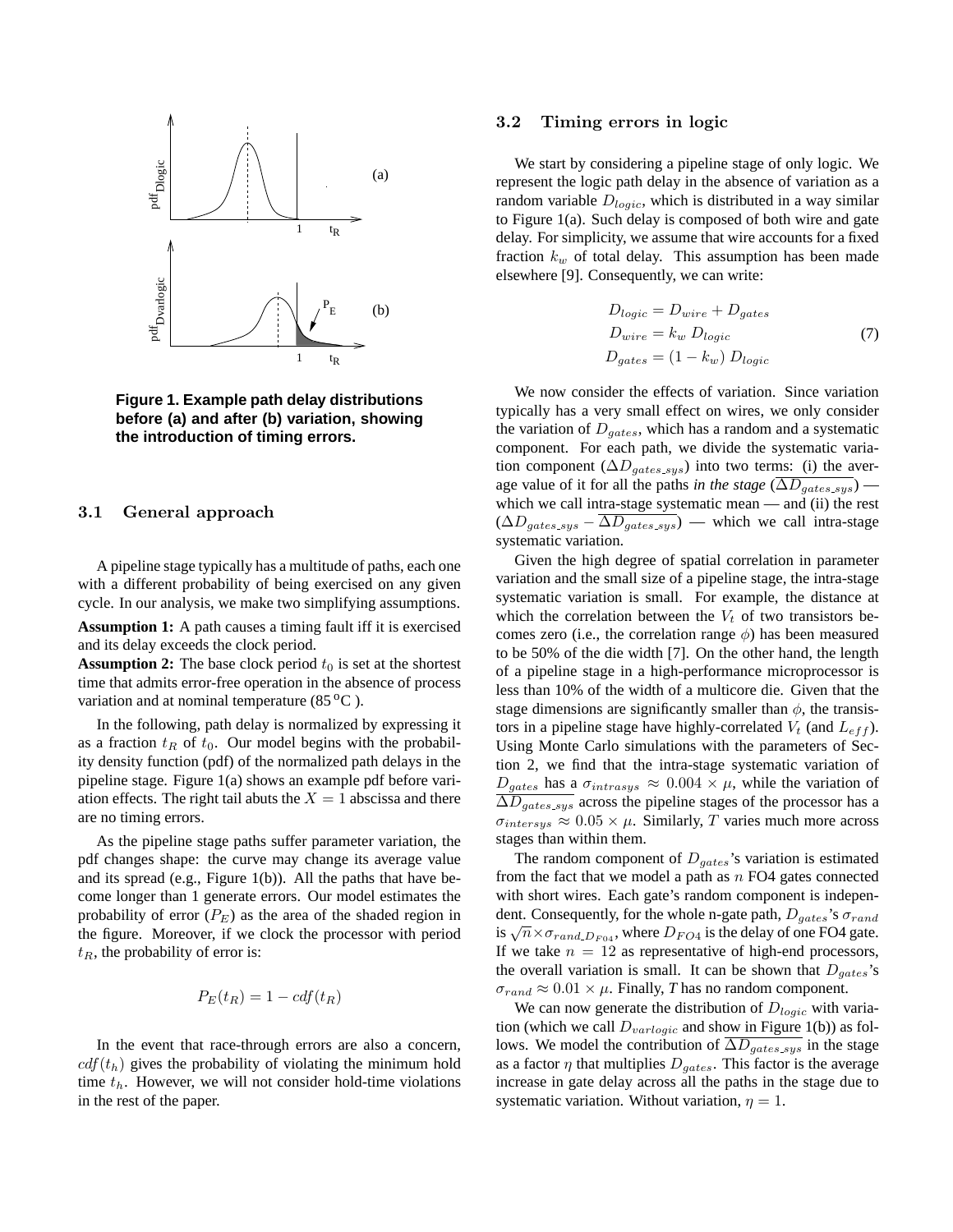We model the contribution of the intra-stage systematic and of the random variations as  $D_{extra}$ , a small additive normal delay perturbation. Since  $D_{extra}$  combines  $\sqrt{\sigma_{intrasys}^2 + \sigma_{rand}^2}$ . For our parameters,  $\sigma_{extra} \approx 0.011 \times \mu$ .  $D_{gates}$ 's intra-stage systematic and random effects,  $\sigma_{extra}$  = Like  $\eta$ ,  $D_{extra}$  should multiply  $D_{gates}$  as shown in Equation 8. However, to simplify the computation and because  $D_{loqic}$ is clustered at values close to one, we prefer to approximate  $D_{extra}$  as an additive term as in Equation 9:

$$
D_{varlogic} = (\eta + D_{extra}) D_{gates} + D_{wire}
$$
 (8)

$$
\approx (1 - k_w) (\eta \ D_{logic} + D_{extra}) \tag{9}
$$

$$
+ k_w \ D_{logic}
$$

After we compute the  $D_{variable}$  distribution (shown in Figure 1(b)) we numerically integrate it to obtain  $cdf_{D_{variable}}$ . Then, the estimated error rate  $P_E$  of the stage cycling with a relative clock period  $t_R$  is:

$$
P_E(t_R) = 1 - cdf_{D_{varlogic}}(t_R)
$$
\n(10)

## **3.2.1 How to use the model**

To apply Equation 9, we must calculate  $k_w$ ,  $\eta$ ,  $D_{extra}$ , and  $D_{logic}$  for the prevailing variation conditions. To do this, we produce a gridded spatial map of process variation using the model in Section 2 and superimpose it on a high-performance processor floorplan. For each pipeline stage, we compute  $\eta$ from the pipeline stage's  $T$  and the systematic  $L_{eff}$  and  $V_t$ maps (we neglect  $V$  variation). Moreover, by subtracting the resulting mean delay of the stage from the individual delays in the grid points inside the stage, we produce the intra-stage systematic variation. We combine this distribution with the effect of the random process variation to obtain the  $D_{extra}$ distribution.  $D_{extra}$  is assumed normal.

Ideally, we would obtain a per-stage  $k_w$  and  $D_{loqic}$  through timing analysis of each stage. For our general evaluation, we assume that the LF adder in [8] is representative of processor logic stages, and set  $k_w = 0.35$  [9]. Additionally, we derive  $pdf_{D_{logic}}$  using experimental data from Ernst *et al.* [6]. They measure the error rate  $P_E$  of a multiplier unit as they reduce its supply voltage  $V$ . By reducing  $V$ , they lengthen path delays. Those paths with delays longer than the cycle time cause an error. Our aim is to find the  $pdf_{D_{logic}}$  curve from their plot of  $P_E(V)$  (a curve similar to that shown in Figure 2(a)).

Focusing on Equation 9, Ernst's experiment corresponds to an environment with no parameter variation, so  $D_{extra} = 0$ . Each V corresponds to a new average  $\eta(V)$  and, therefore, a new  $D_{variable}(V)$  distribution. We compute each  $\eta(V)$  using the alpha-power model (Equation 1) as the ratio of gate delay at  $V$  and gate delay at the minimum voltage in [6] for which no errors were detected.

At a voltage  $V$ , the probability of error is equal to the probability of exercising a path with a delay longer than 1 clock



**Figure 2. Error rate versus voltage curve** from [6] (a) and corresponding  $pdf_{\text{D}_{\text{logic}}}$  (b).

cycle. Hence,  $P_E(V) = P(D_{variable}(V) > 1)$ . If we use Equation 9 and define  $g(V) = 1/(k_w + \eta(V) \times (1-k_w))$ , we have  $D_{variable}(V) = D_{logic}/g(V)$ . Therefore:

$$
P_E(V) = P(D_{variable}(V) > 1)
$$
  
=  $P(D_{logic}/g(V) > 1)$   
=  $P(D_{logic} > g(V))$   
=  $1 - cdf_{D_{logic}}(g(V))$  (11)

Letting  $y = g(V)$ , we have  $cdf_{D_{logic}}(y) = 1 - P_E(V)$ . Therefore, we can generate  $cdf_{D_{logic}}$  numerically by taking successive values of  $V_i$ , measuring  $P_E(V_i)$  from Figure 2(a), computing  $y_i = g(V_i)$ , and plotting  $(y_i, 1-P_E(V_i))$  — which is  $(y_i, cdf_{D_{logic}}(y_i))$ . After that, we smooth and numerically differentiate the resulting curve to find the sought function  $pdf_{D_{logic}}$ . Finally, we approximate the  $pdf_{D_{logic}}$  curve with a normal distribution, which we find has  $\mu = 0.849$  and  $\sigma = 0.019$  (a curve similar to that shown in Figure 2(b)).

Strictly speaking, this  $pdf_{D<sub>logic</sub>}$  curve only applies to the circuit and conditions measured in [6]. To generate  $pdf_{D<sub>looic</sub>}$ for a different stage with a different technology and workload characteristics, one would need to use timing analysis tools on that particular stage. In practice, Section 4.1 shows empirical evidence that this method produces  $pdf_{D_{logic}}$  curves that are usable under a range of conditions, not just those under which they were measured.

Finally, since  $D_{logic}$  and  $D_{extra}$  are normally distributed,  $D_{variable}$  in Equation 9 is also normally distributed.

#### 3.3 Timing errors in SRAM memory

To model variation-induced timing errors in SRAM memory, we build on the work of Mukhopadhyay *et al.* [16]. They consider  $random V_t$  variation only and describe four failures in the SRAM cell of Figure 3: Read failure, where the contents of a cell are destroyed when the cell is read; Write failure, where a write is unable to flip the cell; Hold failure, where a cell loses its state; and Access failure, where the time needed to access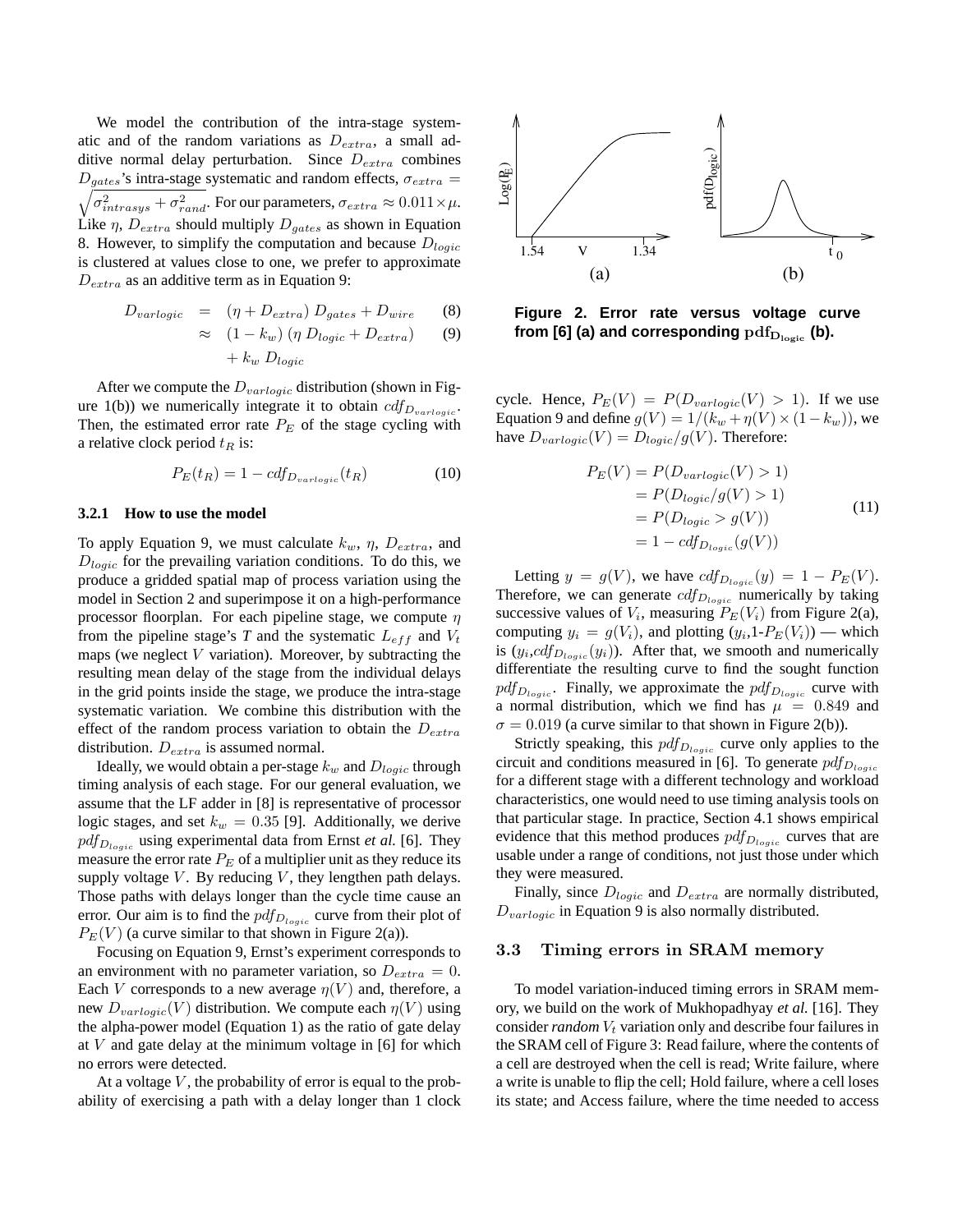

**Figure 3. A read from a 6T SRAM cell, pulling the right bitline low.**

the cell is too long, leading to failure. The authors provide analytical equations for these failure rates, which show that for the standard deviations of  $V_t$  considered here, Access failures dominate and the rest are negligible.

Because Access failures are the dominant errors and have no clear remedy, they are our focus. In our analysis, we consider the effects of both systematic and random variation in both  $V_t$  and  $L_{eff}$ . Moreover, we use the alpha-power current model.

According to [16], the cell access time under variation on a read is:

$$
T_{varacc} \propto \frac{1}{I_{dsatAXR}}
$$
  
=  $h(V_{tAXR}, V_{tNR}, L_{AXR}, L_{NR})$  (12)

where  $V_{tAXR}$  and  $L_{AXR}$  are the  $V_t$  and  $L_{eff}$  of the AXR access transistor in Figure 3, and  $V_{tNR}$  and  $L_{NR}$  are the same parameters for the NR pull-down transistor in Figure 3. We now discuss the form of this function  $h$ . We first briefly discuss the model of [16]. We then introduce our extension that uses the alpha-power model.

### **3.3.1** IdsatAXR using the Shockley model

The model in [16] uses the traditional Shockley long channel transistor equations. Consider the case illustrated in Figure 3: a read operation where the bitline BR is being driven low. Transistor AXR is in saturation and transistor NR is in the linear range. Equating the currents using Kirchoff's current law:

$$
I_{dsatAXR} = \frac{K_1}{L_{AXR}} (V_{DD} - V_R - V_{tAXR})^2
$$
  
= 
$$
\frac{K_2}{L_{NR}} (V_{DD} - V_{tNR} - 0.5V_R) V_R
$$
 (13)



**Figure 4. Error versus degree of expansion of** z**.**

In the Shockley model (Equation 2) we have replaced  $\beta$  with  $K/L_{eff}$ , where K is a constant and  $L_{eff}$  is the effective length of the respective transistor. Equation 13 is a quadratic equation in  $V_R$ . We can thus find  $I_{dsat}$  and subsequently the function h.

#### **3.3.2** I<sub>dsatAXR</sub> using the alpha-power model

We now use the more accurate alpha power law [18] to find  $I_{dsatAXR}$ . By equating currents as in Equation 13, we have:

$$
I_{dsatAXR} = \frac{K_1}{L_{AXR}} (V_{DD} - V_R - V_{tAXR})^{\alpha}
$$
  
= 
$$
\frac{K_2}{L_{NR}} (V_{DD} - V_{tNR})^{\alpha/2} V_R
$$
 (14)

As in Equation 13, constants have been folded into  $K_1$  and  $K_2$ . To solve for  $V_R$ , perform the following transformation:

$$
(V_{DD} - V_R - V_{tAXR})^{\alpha} = (V_{DD} - V_{tAXR})^{\alpha} \times \left(1 - \frac{V_R}{V_{DD} - V_{tAXR}}\right)^{\alpha}
$$
 (15)

Let  $z = \frac{V_R}{V_{DD}-V_{tAXR}}$  and expand  $(1-z)^{\alpha}$  using the Taylor series (Equation 4). Typical values of  $z$  are near 0.25, so we compute the expansion about that point. Figure 4 plots the error versus the degree of the expansion. Depending on the accuracy desired, we can choose the appropriate number of terms, but for most practical purposes, a degree of 2 is sufficient, making Equation 14 a quadratic equation in  $V_R$ :

$$
(1-z)^{\alpha} \approx 1 - \alpha z + \alpha(\alpha - 1)\frac{z^2}{2}
$$

Now, we can easily solve for  $V_R$  and find a closed form analytic expression for  $I_{dsatAXR}$ .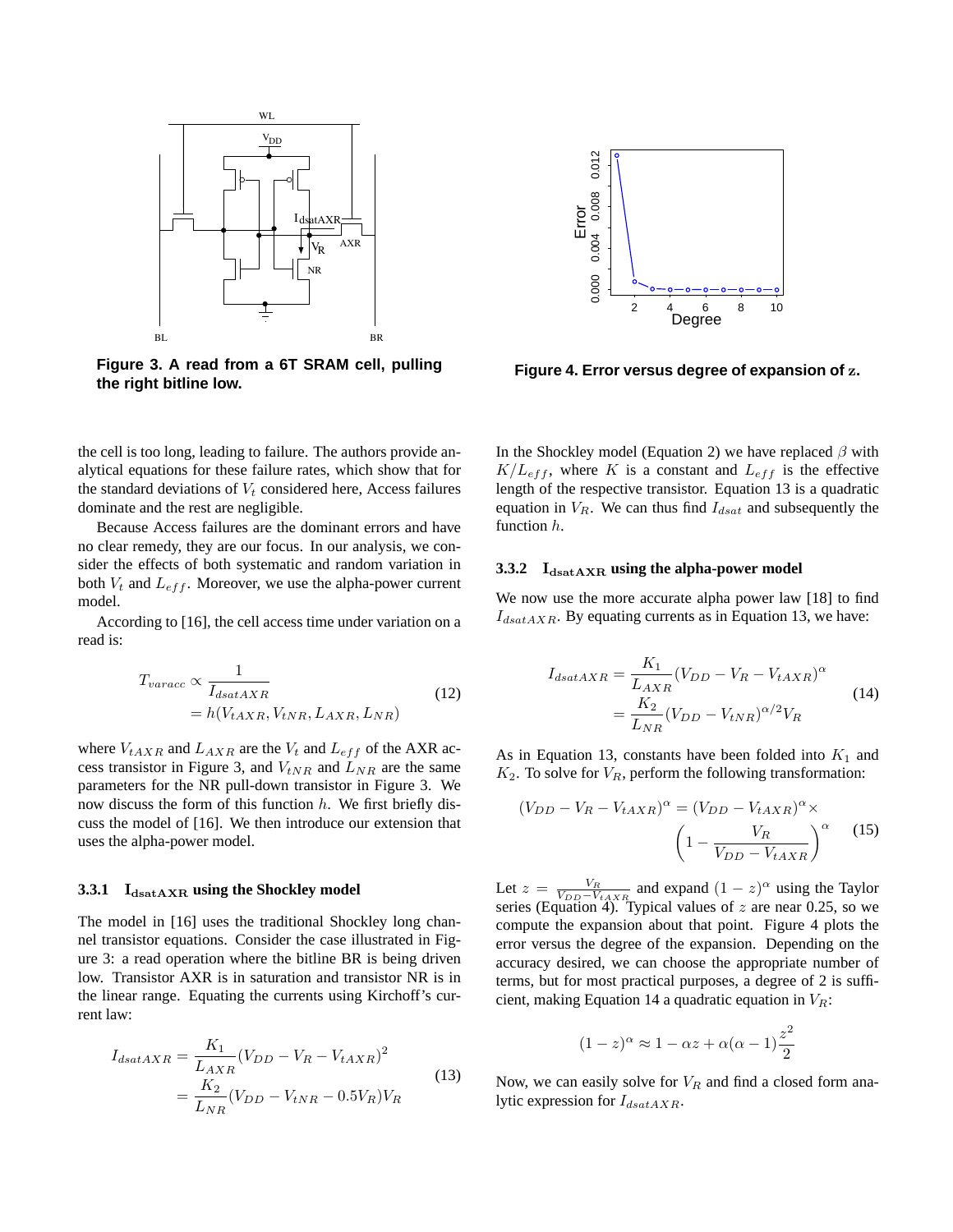#### **3.3.3 Error rate under process variation**

We now have an analytic expression for the access time  $T_{varacc}$  using Equation 12. It is a function of four variables:  $V_{tAXR}$ ,  $V_{tNR}$ ,  $L_{AXR}$ , and  $L_{NR}$ . A six transistor memory cell is very small compared to the correlation range  $\phi$  of  $V_t$ (Section 3.2). Therefore, we assume that the systematic component of variation is the same for all the transistors and even for the whole memory line. Now, using multivariate Taylor expansion (Equation 5), the mean  $\mu_{Tvaracc}$  and standard deviation  $\sigma_{Traracc}$  of  $T_{varacc}$  can be expressed as a function of the  $\mu$  and  $\sigma$  of each of these four variables.

In reality, an SRAM array access does not read only one cell at a time but a line — e.g., 8-1024 cells. Consequently, we need to compute the distribution of the maximum access time of all the cells in a line. There is no exact analytical solution for the distribution of the maximum of  $n$  normally distributed variables, but we can use a normal approximation as shown in Equation 6. The resulting distribution has mean  $\mu_{vararray}$  and standard deviation  $\sigma_{vararray}$ .

Finally, the access to the memory array itself takes only a fraction  $k$  of the whole pipeline cycle — the rest is taken by logic structures such as sense amplifiers, decoders, and comparators. Such logic delays are modeled according to Section 3.2. Consequently, the total path delay with variation  $D_{varmem}$  is the sum of the normal distributions of the delays in the line access and in the logic. It is distributed normally with:

$$
\mu_{varmem} = k \mu_{vararray} + (1 - k) \mu_{varlogic}
$$
  

$$
\sigma_{varmem} = \sqrt{k^2 \sigma_{vararray}^2 + (1 - k)^2 \sigma_{varlogic}^2}
$$

Then, the estimated error rate of a memory stage cycling with a relative clock period  $t_R$  is:

$$
P_E(t_R) = 1 - cdf_{D_{varmem}}(t_R)
$$
\n(16)

#### **3.3.4 Comparing the Shockley and alpha-power models**

In Figure 5, we plot the mean access time  $(\mu_{Trarace})$  for the Shockley model (dotted line) and for the alpha-power model (solid line). Access times are normalized to the one given by the Shockley model at  $85\,^{\circ}$ C. From the figure, we see that the mean access time differs significantly for the two values of  $\alpha$ . More importantly, it can be shown that  $\sigma_{Tvarace}$  is around 3.5% of the mean for the Shockley model and around 2% of the mean for the alpha-power model. Consequently, with decreasing  $\alpha$ , the mean and standard deviation of the access time decrease.



Figure 5. Relative mean access time  $(\mu_{\text{Truracc}})$ for  $\alpha$  equal to 1.3 and 2.0. The latter corre**sponds to the Shockley model.**

# **4 Evaluation**

# 4.1 Empirical validation

To partially validate the VATS model, we use it to explain some error rate data obtained empirically elsewhere. We validate both the logic and the memory model components. For the former, we use the curves obtained by Das *et al.* [5], who reduce the supply voltage  $V$  of the logic units in an Alpha-like pipeline and measure the error rate in errors per cycle. They report curves for three different T:  $45^{\circ}$ C,  $65^{\circ}$ C, and  $95^{\circ}$ C. Their curves are shown in solid pattern in Figure 6.



**Figure 6. Validating the logic model by comparing the measured and predicted number of errors per cycle.**

To validate our model, we use the  $65\,^{\circ}\text{C}$  curve to predict the other two curves. We first determine  $D_{logic}$  from the 65<sup>o</sup>C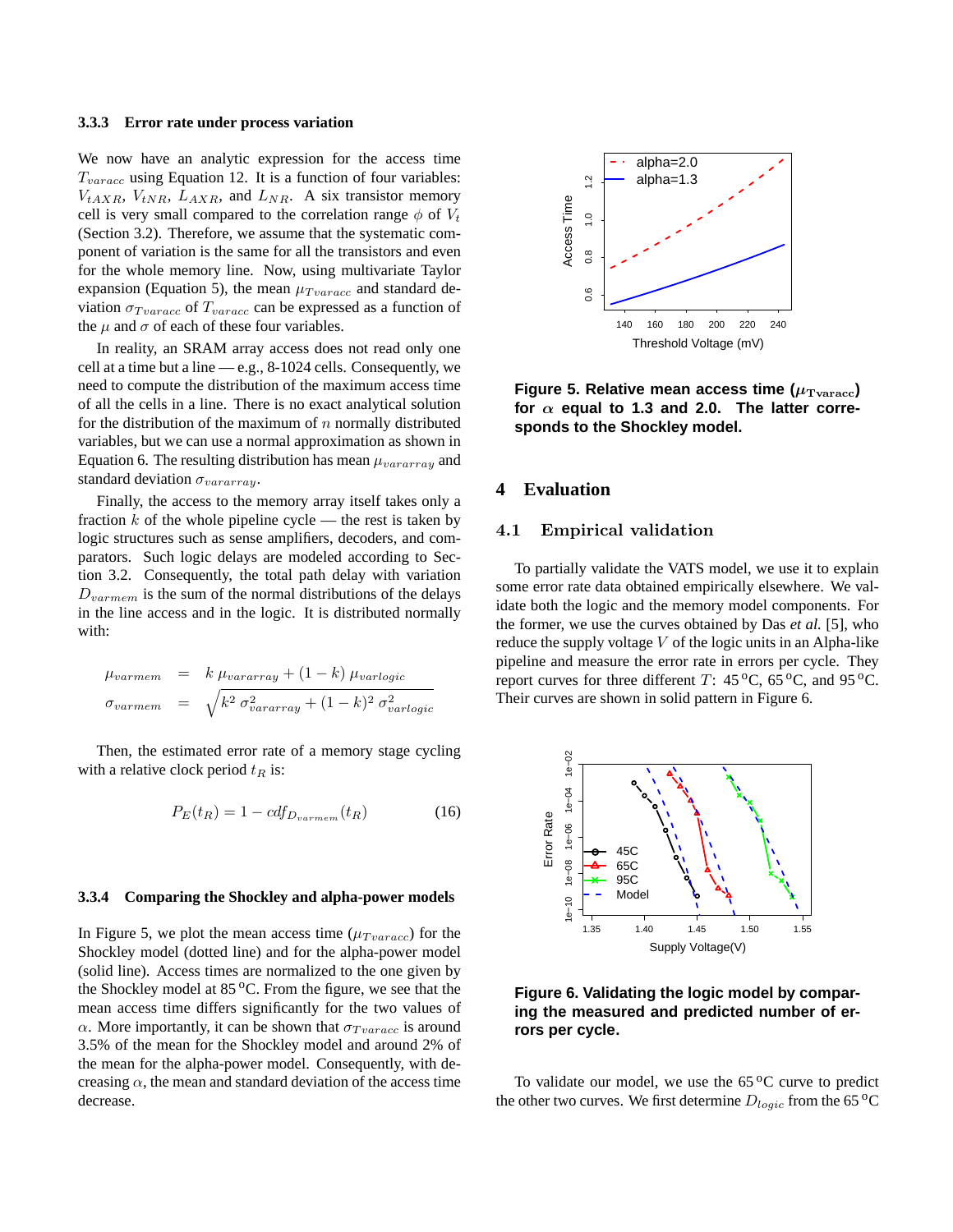curve through the procedure of Section 3.2.1. Recall that we generate the  $pdf_{D_{logic}}$  numerically and then fit a normal distribution. We then use  $D_{logic}$  to predict the 95 °C and 45 °C curves as follows. We generate a large number of  $V_i$  values. For each  $V_i$ , we compute  $\eta(V_i)$  as discussed in Section 3.2.1. Since there is no process variation,  $D_{extra}$  is zero. Knowing the  $D_{logic}$  distribution, we use Equation 9 for each  $\eta(V_i)$  to compute the  $D_{variable}(V_i)$  distribution. Finally, we plot the  $(V_i, P_E(V_i))$  pairs from the model as dashed lines in Figure 6 along with the measured values (solid lines).

From the figure, we see that the predicted curves track the experimental data closely. The disagreement between the two comes largely from the normal approximation of  $D_{logic}$ , which is assumed for simplicity.

To validate the memory model, we use experimental data from Karl *et al.* [11]. They examine a 64KB SRAM with 32-bit lines comprising four different-latency banks, and measure the error rate as the supply voltage  $V$  changes. Since the SRAM is physically small, we assume that each cell in the array has the same value of the systematic process variation. Using the measured  $P_E(V)$  for each bank, we find  $D_{varmem}(t_R)$ using the method of Section 3.3 and fit a normal approximation. The original data is shown in solid pattern in Figure 7, and the prediction is displayed as a dashed line. From the figure, we see that the predicted and measured error rate are close.



**Figure 7. Validating the memory model by comparing the measured and predicted fraction of accesses that fail.**

#### 4.2 Example error curves

As one example of the uses of our model, we apply it to estimate the error rate of the logic and memory units of an AMD Opteron processor as we increase the frequency. After generating a  $V_t$  and  $L_{eff}$  variation map according to our variation model, we apply the timing error model to compute the error rate versus frequency for each pipeline stage. Figure 8 shows the results, where the frequency is normalized to the one that the processor without process variation can deliver.



**Figure 8. Estimated error rates of memory and logic pipeline stages in the AMD Opteron.**

In the figure, each line corresponds to one pipeline stage. We see that memory stages have steeper error curves than the logic ones. This is because the paths in a memory stage are more homogeneous. We envision a situation where architects and circuit designers will use such error curves to design high performance or low power processors that can tolerate timing errors.

## 4.3 Tradeoffs in the model

Perhaps the main shortcoming of VATS is the loss of precision due to two main simplifying assumptions: (1) the use of normal approximations and (2) the assumption that wire delay is not affected by variation and accounts for a fixed fraction  $k_w$ of logic delay. The preceding section has argued that the loss of accuracy is small in practice. For logic circuits, better accuracy is possible by not using assumption (2). However, the approximations in VATS make it easy to apply it in the early stages of design, when architects must estimate variation effects at a high level.

## **5 Related work**

Mukhopadhyay *et al.* [16] propose models for timing errors in SRAM memory due to random  $V_t$  variation. They consider several failure modes. As part of the VATS model, we extend their model of Access time errors by (i) also including systematic variation effects, (ii) also considering variation in  $L_{eff}$ , (iii) modeling the maximum access time of a *line* of SRAM rather than a single cell, and (iv) using the alpha-power model that uses an  $\alpha$  equal to 1.3.